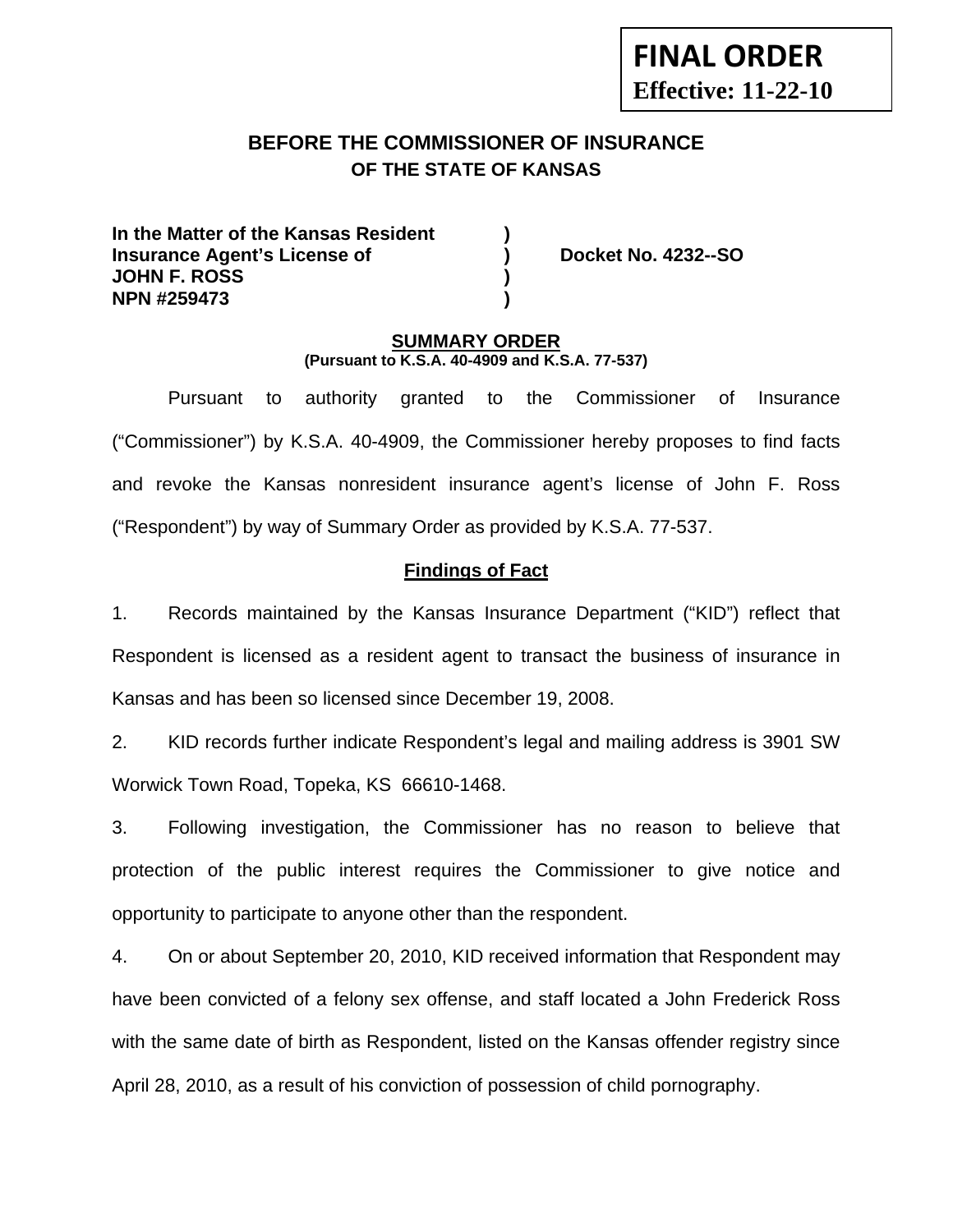5. The acting director of KID's producer licensing division mailed a letter to Respondent requesting a written statement explaining the circumstances of the offense, a copy of the charging document, and a copy of the final judgment.

6. Without providing charging documents or the journal entry of judgment, Respondent replied by letter dated September 23, 2010, acknowledging the conviction in federal court and providing his version of events.

7. Respondent stated that he was sentenced to one year of house arrest to be followed by four years of probation.

8. Respondent further stated that he had "no intention of dealing with another mindless robotic bureaucracy," that KID should contact his attorney for further information, and that he knew his insurance agent's license would be revoked "regardless of the true facts," so KID should not bother him again.

9. On October 4, 2010, counsel for KID mailed an inquiry to Respondent's attorney, who replied that he was not representing Respondent on the administrative matter but would forward the letter to Respondent.

10. To date, Respondent has not communicated further with KID and has not provided the documents requested.

#### **Applicable Law**

11. K.S.A. 40-4909(a) provides, in relevant part:

"The commissioner may deny, suspend, revoke or refuse renewal of any license issued under this act if the commissioner finds that the applicant or license holder has

(2) Violated: (A) Any provision of chapter 40 of the Kansas Statutes Annotated, and amendments thereto, or any rule and regulation promulgated thereunder; . . .

2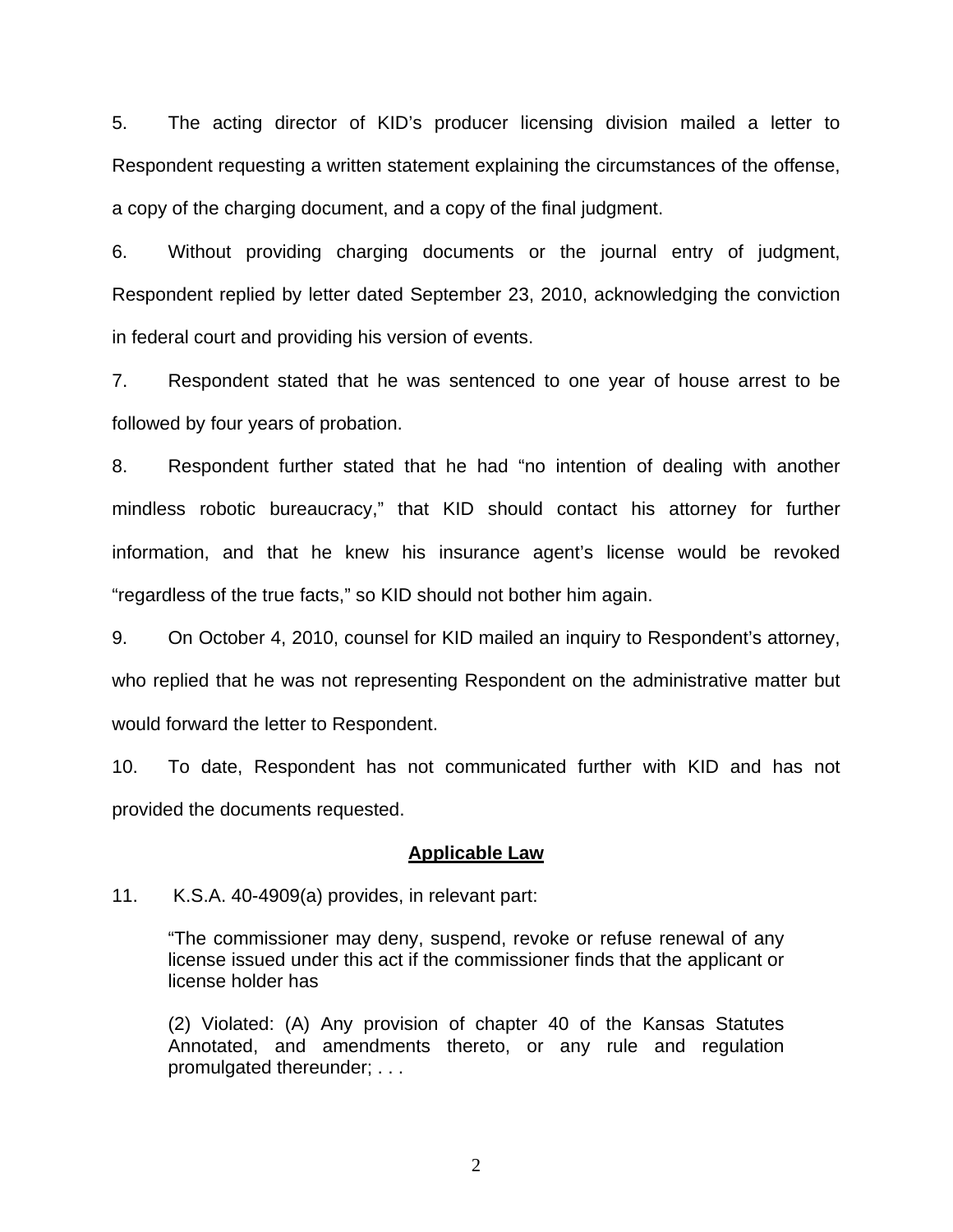(6) Been convicted of a misdemeanor or felony. . . . K.S.A. 40-4909(a).

12. An agent is required to report any conviction of misdemeanor or felony to KID within 30 days. The details include the name of the arresting agency, location and date of arrest, nature of the charge or charges, the court, and the disposition. K.A.R. §40-7- 9(d).

13. In addition, the Commissioner may revoke any license issued under the Insurance Agents Licensing Act if the Commissioner finds that the interests of the insurer or the insurable interests of the public are not properly served under such license. K.S.A. 40-4909(b).

#### **Conclusions of Law**

14. The Commissioner has jurisdiction over Respondent as well as the subject matter of this proceeding, and such proceeding is held in the public interest.

15. The Commissioner finds, based on the facts contained in paragraphs 4 through 7, that Respondent's license may be revoked pursuant to K.S.A. 40-4909(a)(2)(A) and K.A.R. §40-7-9(d) because Respondent failed to notify KID within 30 days of his conviction of a felony.

16. The Commissioner finds, based on the same facts, that Respondent's license may be revoked pursuant to K.S.A. 40-4909(a)(6) because Respondent has been convicted of a felony.

17. Based on the foregoing findings, the Commissioner concludes that sufficient grounds exist for the revocation of Respondent's insurance agent's license pursuant to K.S.A. 40-4909(a).

3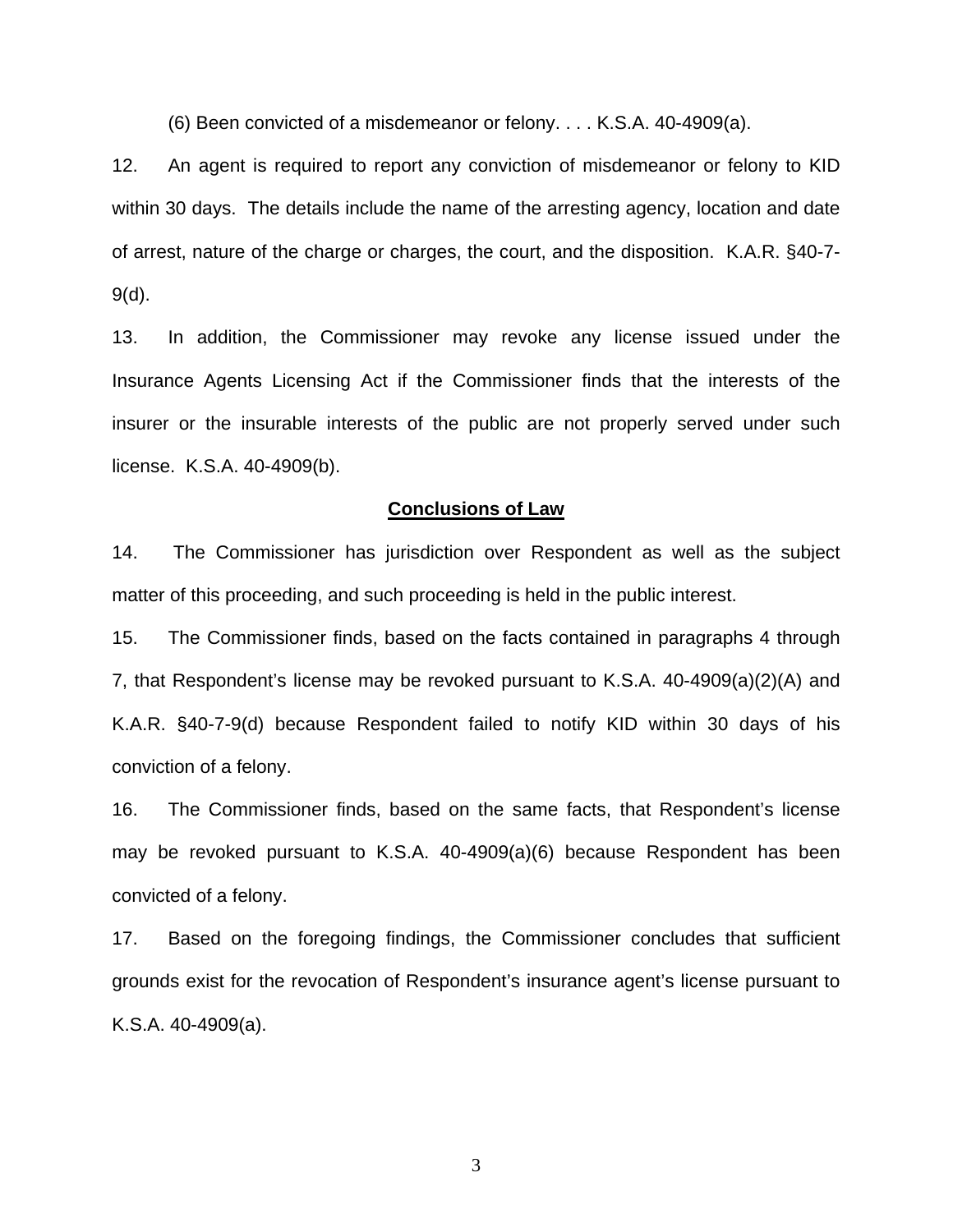18. The Commissioner further concludes, based on Respondent's comments summarized in paragraph 8, that Respondent's license may be revoked pursuant to K.S.A. 40-4909(b) because such license is not properly serving the interests of the insurer and the insurable interests of the public.

19. Based on the facts and circumstances set forth herein, it appears that the use of summary proceedings in this matter is appropriate, in accordance with the provisions set forth in K.S.A. 77-537(a), in that the use of summary proceedings does not violate any provision of the law, the protection of the public interest does not require the KID to give notice and opportunity to participate to persons other than Respondent, and after investigation, KID believes in good faith that the allegations will be supported to the applicable standard of proof.

 **IT IS THEREFORE ORDERED BY THE COMMISSIONER OF INSURANCE THAT** the Kansas resident insurance agent's license of **JOHN F. ROSS** is hereby **REVOKED. It is further ordered,** that **JOHN F. ROSS** shall **CEASE and DESIST** from the sale, solicitation, or negotiation of insurance and/or receiving compensation deriving from the sale, solicitation, or negotiation of insurance conducted on and after the effective date of this order.

4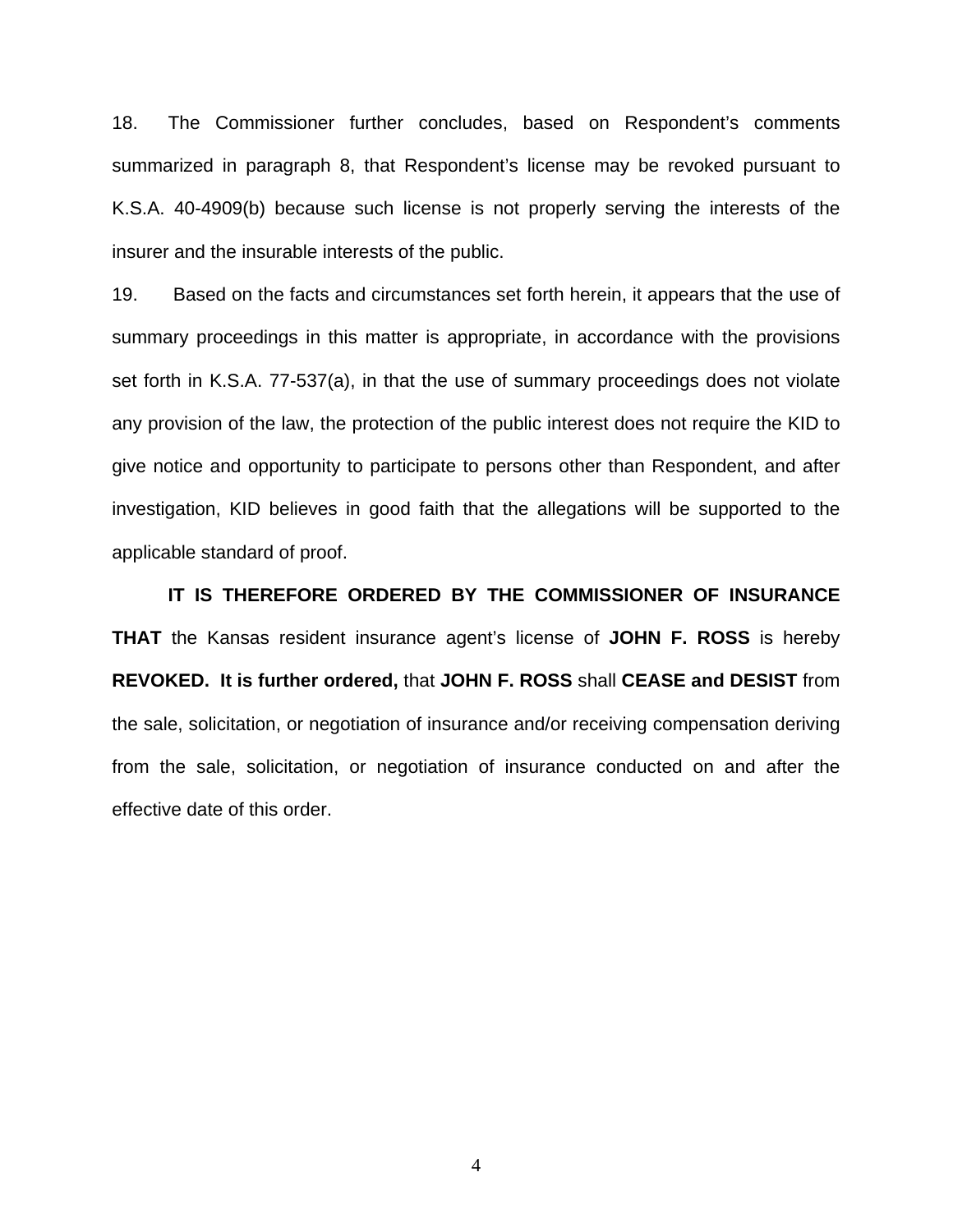## **IT IS SO ORDERED THIS \_\_3rd\_\_ DAY OF \_\_November\_\_ 2010, IN THE CITY OF TOPEKA, COUNTY OF SHAWNEE, STATE OF KANSAS.**



/s/ Sandy Praeger Sandy Praeger Commissioner of Insurance

 \_/s/ John W. Campbell\_\_\_\_\_\_\_\_\_\_\_\_\_ John W. Campbell General Counsel

## **NOTICE OF RIGHTS TO HEARING AND REVIEW**

**Within fifteen (15) days of the date of service of this Summary Order, Respondent** may submit a written request for a hearing pursuant to K.S.A. 77-537 and K.S.A. 77-542. Any request for a hearing should be addressed to the following:

 John W. Campbell, General Counsel Kansas Insurance Department 420 S.W.  $9<sup>th</sup>$  Street Topeka, Kansas 66612

If a hearing is requested, the Kansas Insurance Department will serve notice of the time and place of the hearing and information on procedures, right of representation, and other rights of parties relating to the conduct of the hearing.

**If a hearing is not requested in the time and manner stated above, this Summary Order shall become effective as a Final Order upon the expiration of time for requesting a hearing.** In the event Respondent files a Petition for Judicial Review, pursuant to K.S.A. 77-613(e), the agency officer to be served on behalf of the Kansas Insurance Department is

 John W. Campbell, General Counsel Kansas Insurance Department 420 S.W. 9<sup>th</sup> Street Topeka, Kansas 66612